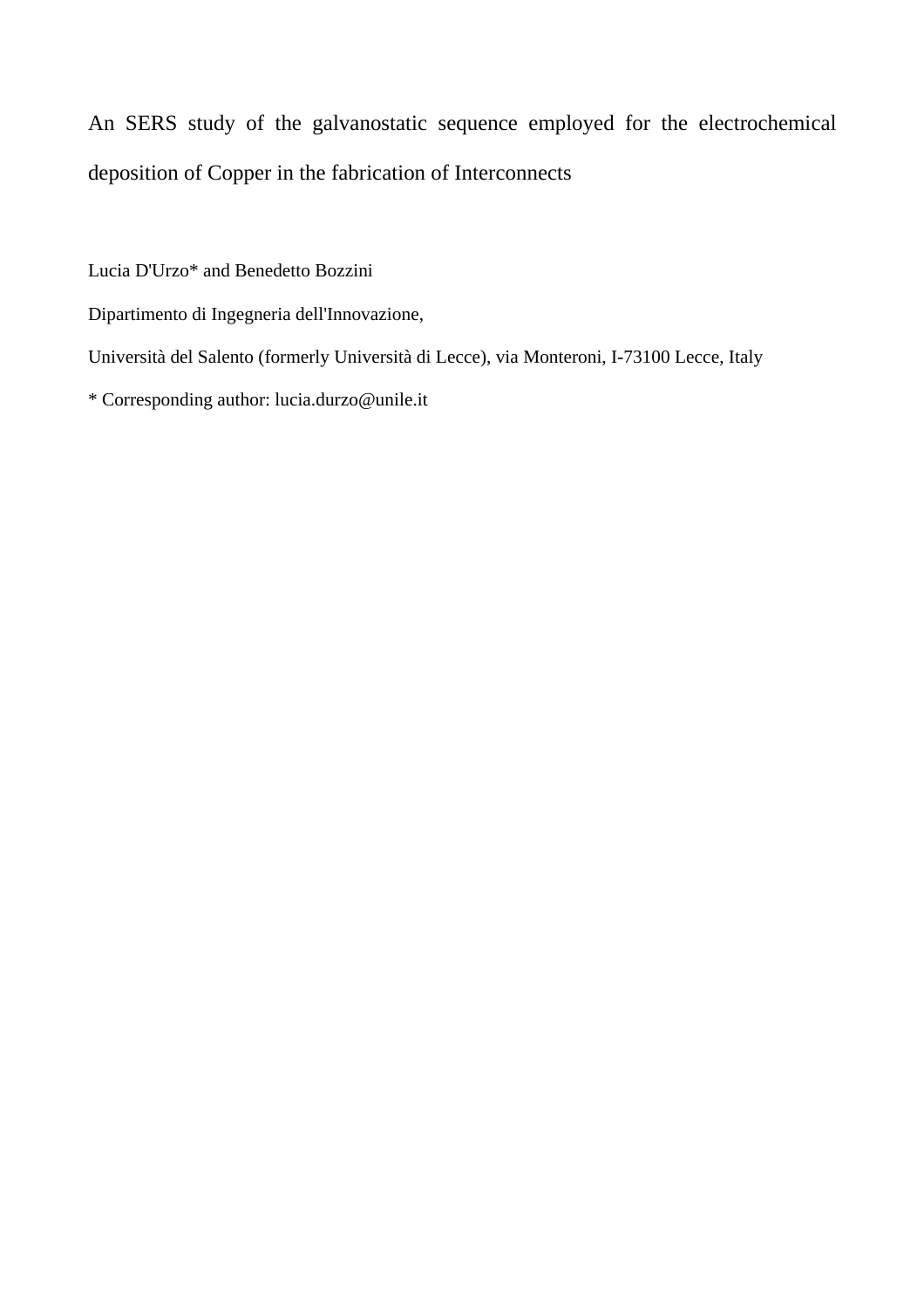# ABSTRACT

This paper reports the first study carried out by surface-enhanced Raman spectroscopy (SERS) during the galvanostatic electrodeposition (ECD) of copper from an acidic sulphate solution, in the presence of polyethylene glycol (PEG), bis-(3-sulfopropyl)-disulfide Na salt (SPS), benzyl-phenyl modified polyethyleneimine (BPPEI) and chloride ions. The analysis of SERS spectra recorded during electrodeposition allowed to get an insight into the complex interfacial behaviour of the organic blend, in terms of co-adsorption and reactivity. At open-circuit (OC), the additives coadsorb on the copper cathode. Upon increasing the cathodic polarization, progressive SPSscavenging action of PEG was observed. BPPEI is adsorbed in the entire process window and cathodic reaction products of PEG were identified. The joint action of the organic additives yields a continuous deposit with crystallites of submicron dimensions, as revealed by Scanning Electron Microscopy (SEM).

KEYWORDS: SERS, copper, PEG, SPS, BPPEI, electrodeposition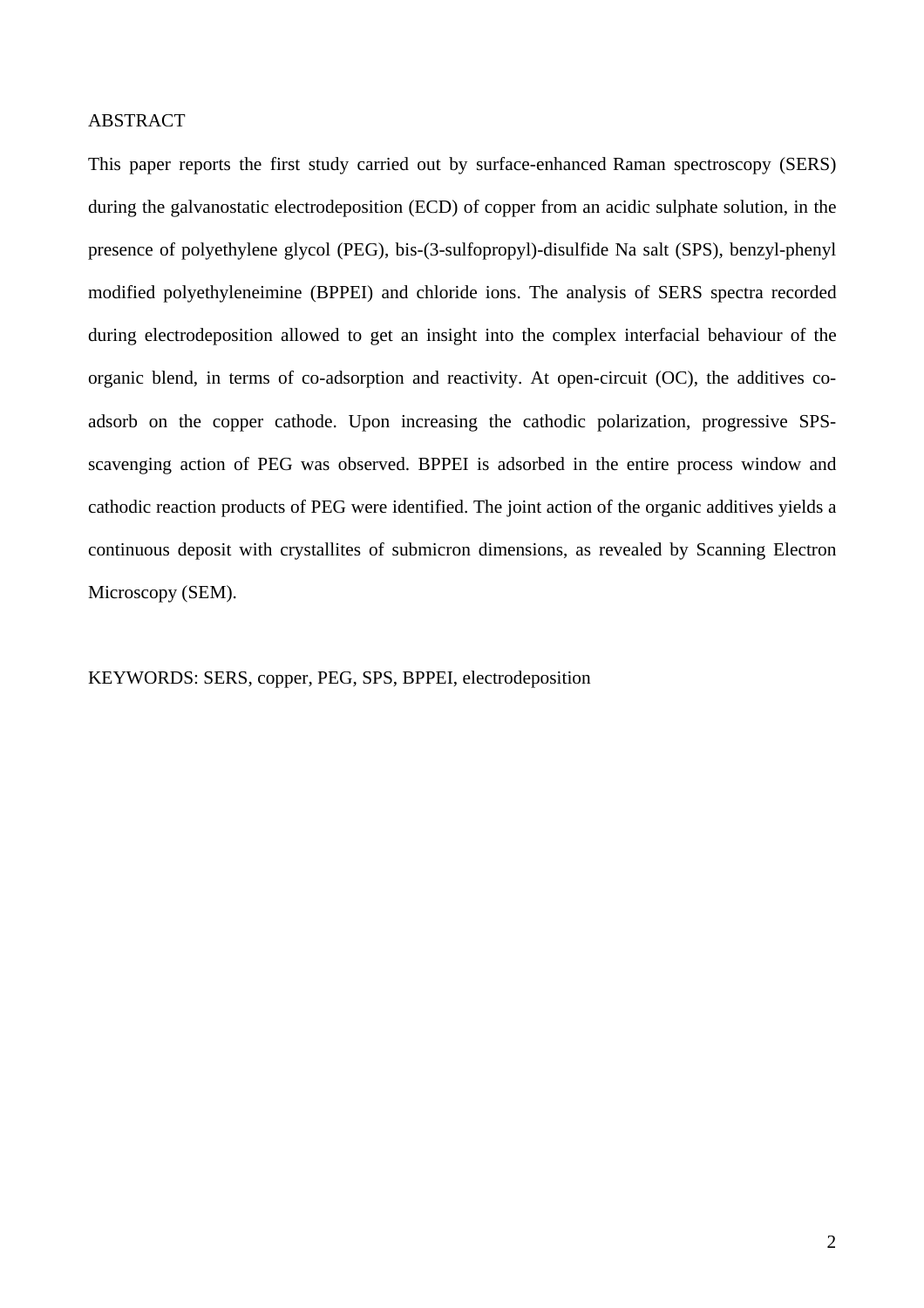## 1 INTRODUCTION

Electroplated copper is becoming the electric contact material of choice in the semiconductor industry, because it offers lower line resistance and better electromigration performance compared to conventional Al and Al-alloy metallization [1]. As a consequence of the interaction of different organic additives and of special electrochemical polarisation schemes "superfilling" behaviour can be achieved, yielding void- and seam-free electrodeposits in high-aspect ratio features. The organic additives in acid Cu plating baths are commonly categorised as [2, 3, 4, 5]: (i) carriers, (ii) brighteners or accelerators and (iii) levellers. Historically, Polyethylene glycol (PEG) of several molecular weights (MWs) [6-11] and Bis-(3-sulfopropyl)-disulfide Na salt (SPS) [12-30] were used in the Cu ECD as suppressor and accelerator, respectively. Nowadays, the selection of the levelling agent represents one of the crucial factors for an effective transition of Cu ECD towards the most advanced technology nodes. A novel polymeric leveller based on polyvinilpyrrollidine has been recently presented in [31]. In this paper we deal with copper electrodeposition from an acidic sulphate bath in the presence of chloride ions, PEG, SPS, and Benzyl-phenyl modified polyethyleneimine (BPPEI). The choice of the latter is based on our previous experience with benzyl-dimethyl-phenyl ammonium (BDMPA<sup>+</sup>) [Ph-N (CH<sub>2</sub>) 2-CH<sub>2</sub>-Ph]<sup>+</sup> as an Au-plating additive [32-34]: we employed a functionalised polyethylene-imine type polymer containing the same quaternary ammonium functionality in the backbone as a model grain refiner for Cu plating [35÷38]. The molecular scheme of this polymer is:  $-[CH_2-CH_2-N(Ph, CH_2-Ph)^+]_x-[CH_2-CH_2+Ph]_x$  $N(CH_2-CH_2-NH_2)_z]_v$ -[CH<sub>2</sub>-CH<sub>2</sub>-NH]<sub>t</sub>-

Our electrochemical study is based on SERS, complemented by morphological SEM investigations of the effects of organic additives on the electroplated copper. To the best of our knowledge, many SERS studies related to single-additive containing bath have been published in [39-41]; however the behaviour of the entire blend, that is ultimately responsible for the quality of the coating, was not addressed by in situ spectroscopic study until now.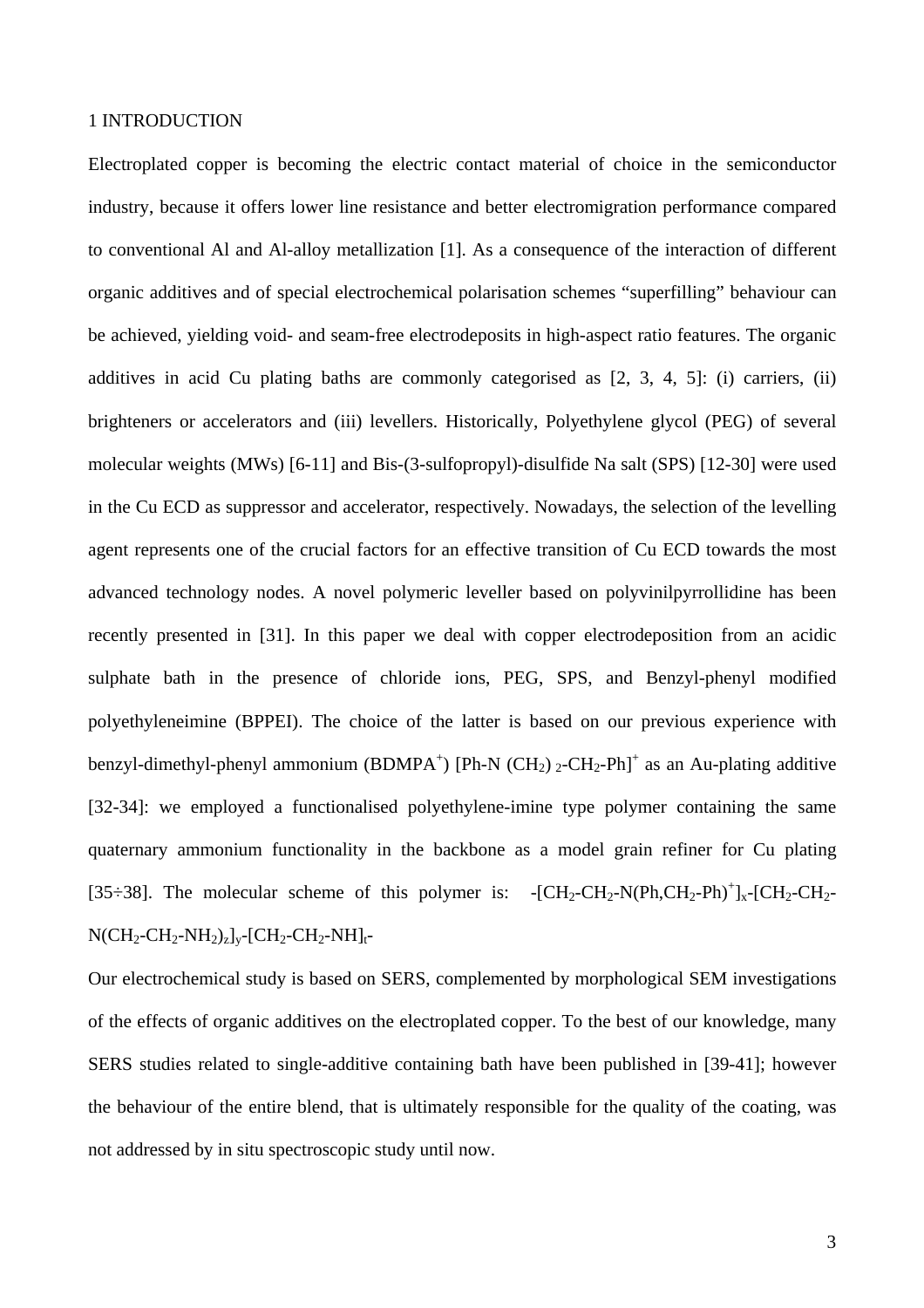## 2 EXPERIMENTAL

The composition of the electrodeposition bath was:  $CuSO<sub>4</sub>·5H<sub>2</sub>O$  (Sigma Aldrich, Germany)  $20mM$ ,  $H<sub>2</sub>SO<sub>4</sub> 0.5M$ . To this solution we added: NaCl (Sigma Aldrich, Germany) 50 ppm, PEG MW 1500 (Fluka, Germany) 300 ppm, SPS (Raschig GmbH, Germany) 6 ppm and BPPEI specifically synthesized for this research, 10 mg  $L^{-1}$ . SERS measurements were performed with a LabRam confocal Raman system. Excitation at 633 nm was provided by a 12 mW He-Ne laser. A 50× long-working-distance objective was used. In situ spectroelectrochemistry was carried out in a cell with a vertical polycrystalline Cu disc working electrode of diameter 5 mm embedded in a Teflon cylindrical holder. The counter electrode was a Cu cylinder, coaxial with the working electrode holder. An Ag/AgCl (KCl 3M) reference electrode was used, placed in a separate compartment; potentials are reported on the Ag/AgCl scale. The spectra acquisition time ranged between 30 and 60 s. The morphology of the samples was studied with a Cambridge Stereoscan 360 SEM. The electron source was  $LaB<sub>6</sub>$ .

#### 3 IN SITU SURFACE ENHANCED RAMAN SPECTROSCOPY

SERS spectra were recorded at OC and 1, 2, 5, 6, 8 and 10 mA  $\text{cm}^{-2}$ . This range of c.d.s corresponds to that typically adopted in industrial processes, implementing galvanostatic electrodeposition or sequences of c.d. ramps [42]. In Figure 1 we show a typical spectrum obtained at open-circuit (0.056 mV). In this figure, the following features related to PEG were found:

i) Weak bands corresponding to the methylene group vibrations at:  $1220/1270 \text{ cm}^{-1}$  (CH<sub>2</sub>) twisting) and  $1420 \text{ cm}^{-1}$  (CH<sub>2</sub> scissoring) [43];

ii) Methylene asymmetric  $(2925/2970 \text{ cm}^{-1})$  stretching [43];

iii) The weak broad band at 3070  $cm^{-1}$  has been assigned to the stretching of the C-H bond in the RHC= group, owning the PEG fragmentation at the cathode during a multi step process that yields moieties containing vinyl ether group, as previously reported in [44, 45, 49].

As far as SPS is concerned, the following diagnostic features were identified [46, 47, 48]: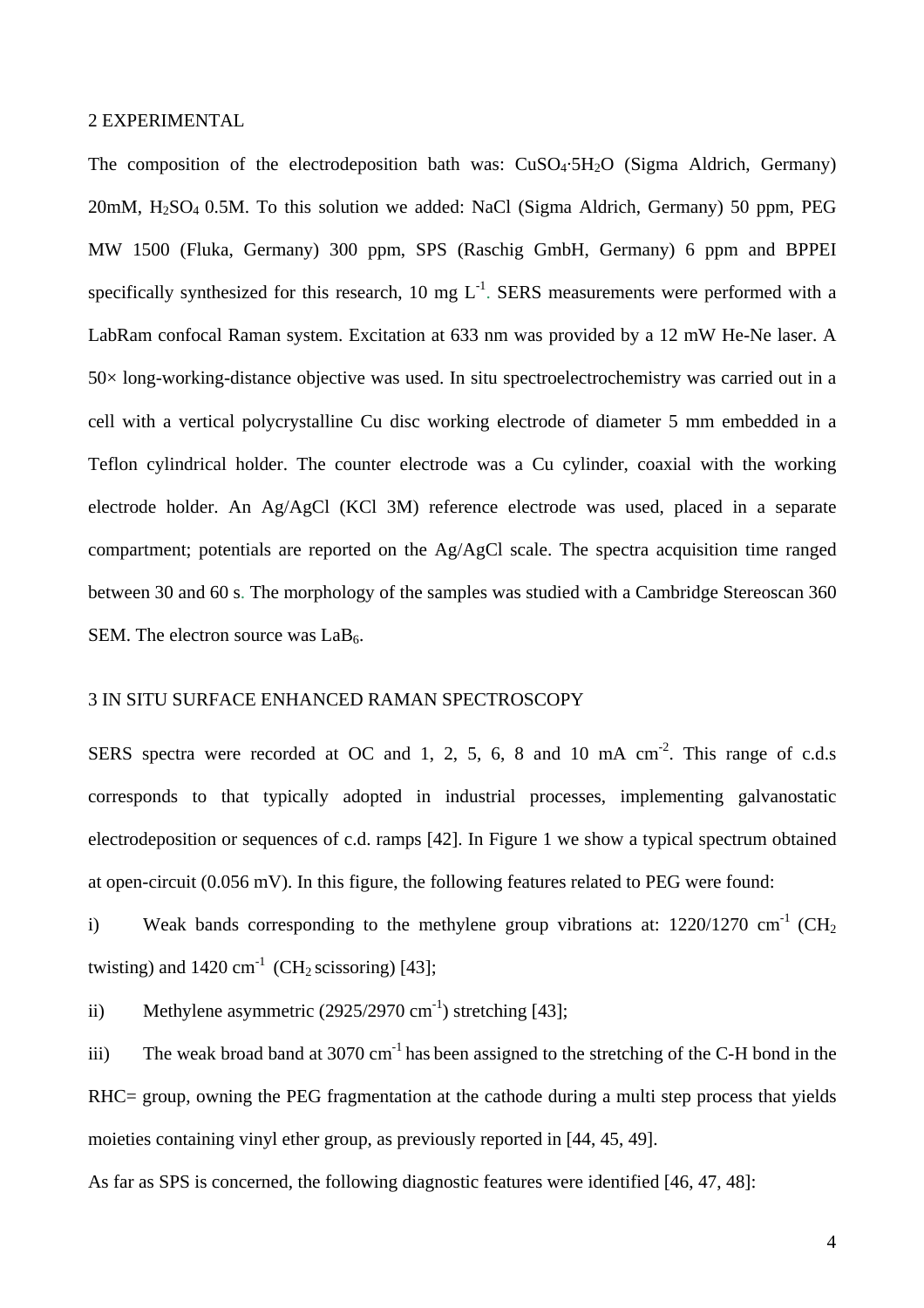- i) 630 cm<sup>-1</sup> assigned to C-S stretching;
- ii) 695/735/798 cm<sup>-1</sup>, assigned to SCH<sub>2</sub> rocking
- iii)  $1040 \text{ cm}^{-1}$ , assigned to the stretching of the sulfonic group.

Except for the strong band at 1005  $cm^{-1}$ , assigned to an aromatic ring stretching mode [32, 33, 37, 43], the identification of BPPEI features was in some cases complicated by the relatively poor signal intensity and some overlapping with  $CH<sub>2</sub>$  twisting and scissoring of PEG. Nevertheless, the stretching of the dimethyl aniline ring at  $1600 \text{ cm}^{-1}$  and the Ph-N stretching of quaternary ammonium at 1340 cm<sup>-1</sup> can be unambiguously identified. The band at 1460 cm<sup>-1</sup>, assigned to semicircle stretching mixed with a C-H bending [43] mode, is better resolved at high current densities (see below and [38]).

The peak observed at 294 cm<sup>-1</sup> was assigned to Cu-O stretching  $[46, 47, 48]$ , even though we are aware that Cu-O readily dissolves in acidic environment, nevertheless it is well known that surfaceenhancement effects might be responsive to trace amounts of possibly transiently adsorbed species.

A list of the observed Raman bands, their indicative intensities and their assignments are provided in Table 1. When the bath was cathodically polarized at 1 mA/cm<sup>2</sup>, we observed (Figure 2):

- i) A notable reduction of the SERS signal intensity, probably due to the formation of a fresh, but SERS-inactive copper layer;
- ii) The intensity of the Cu-O stretching decreases, due to fresh copper deposition;
- iii) Three new bands appeared at  $425 \text{ cm}^{-1}$ ,  $530 \text{ cm}^{-1}$  and  $850 \text{ cm}^{-1}$ , assigned respectively to C-S bending, SPS disulfide bridge stretching and to the SCH<sub>2</sub> deformations modes;
- iv) The relative intensity of all other SPS bands increased;
- v) The intensities of PEG-related CH<sub>2</sub> stretching (2925/2970 cm<sup>-1</sup>) and vinyl-related CH stretching  $(3070 \text{ cm}^{-1})$  tend to decrease or disappear [44, 45, 49].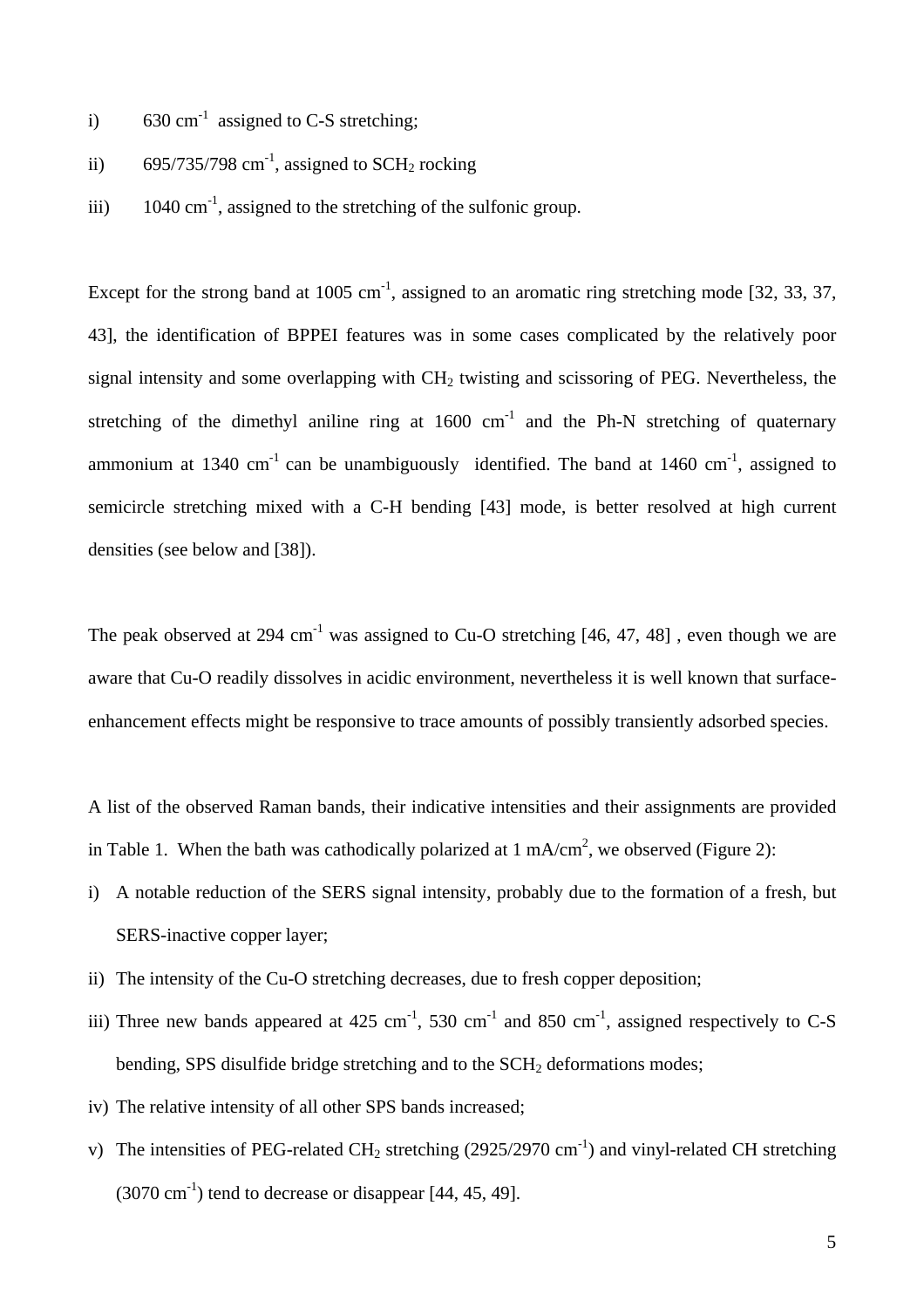Further spectral changes brought about by shifting the current from 1 to 10 mA  $cm^{-2}$ , can be summarised as follows (Figures 2-4):

i) For Raman shifts lower than  $1000 \text{ cm}^{-1}$ , strong SPS-related features show the adsorption of the salt in the entire cathodic window (Figure 2). This result is consistent with our previous potentiostatic experiments, carried out in an acidic copper sulphate bath containing SPS in the presence and in the absence of Cl<sup>-</sup> [47, 48]. As far as PEG is concerned, its typical carbonyl asymmetric stretching (at  $\sim 800 \text{ cm}^{-1}$ ) cannot be detected, due to its possible overlap with the stronger SCH<sub>2</sub> deformation modes. At 10 mA cm<sup>-2</sup> a new small feature appears at 960 cm<sup>-1</sup>, that can be assigned to the BPPEI out of plate CH wagging [43] (Figure 2).

ii) For Raman shifts in the interval  $1000\div 2800$  cm<sup>-1</sup> the most prominent peak was found at  $\sim 1040$ cm<sup>-1</sup>. All the features related to the methylene deformation of PEG exhibit a very low intensity that tends to decrease with increasing cathodic polarisation. BPPEI bands can be observed, with weak or medium intensity (Figure 2). The peak at  $1040 \text{ cm}^{-1}$  was found to be a convolution of 3 peaks (Figure 3), respectively assigned to: ring stretching mode of BPPEI aromatic groups  $(\sim 1005 \text{ cm}^{-1})$ . vibration of PEG methylene groups  $(1020 \text{ cm}^{-1} [44, 45, 49])$  and stretching of SPS sulfonic termination (1040 cm<sup>-1</sup>). The relative intensities of these peaks change with the polarization. In particular, the ratio between the intensities of PEG- and SPS-related features tend to decrease as the c.d. increases, while the BPPEI band is better defined at higher c.d. values.

iii) For Raman shifts higher than 2800 cm<sup>-1</sup>, the band assigned to the vinyl CH<sub>2</sub> stretching disappears (Figure 4). Overall, the intensity of methylene symmetric and asymmetric stretching bands decreases. No peaks related to SPS or BPPEI are present in this range.

The analysis of our SERS spectra allows to get an insight into the complex behaviour of this organic mixture during the electroplating process. At open circuit, SPS, PEG and BPPPEI bands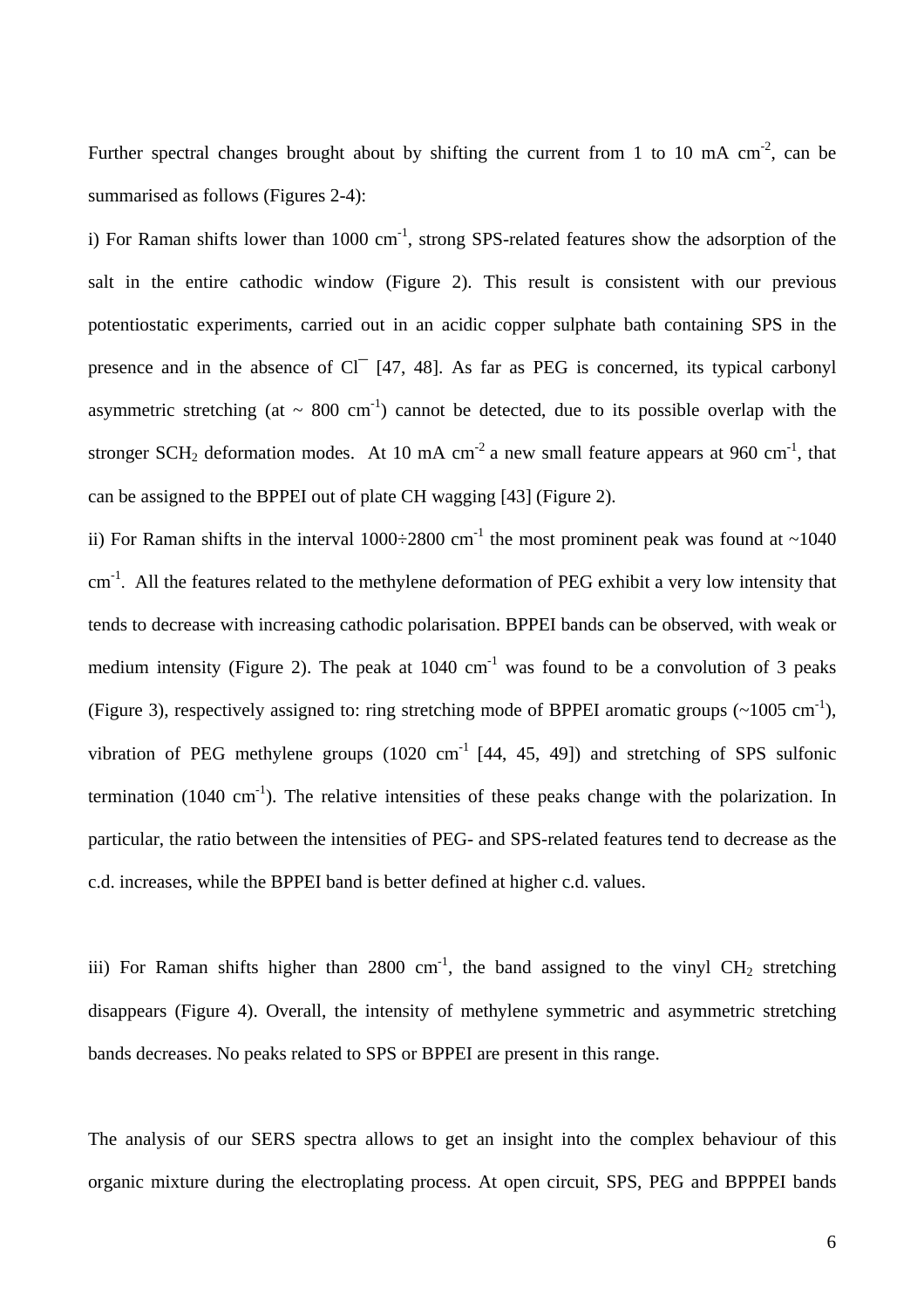clearly show the co-adsorption of the three additives on the electrode surface. Some moderate reactivity of PEG was also found coherently with the behaviour of baths containing PEG as the sole additive [44, 46]. The main reaction product has been identified in terms of polymer subunits containing the vinyl group  $R$ -CH=CH<sub>2</sub> as thoroughly discussed in [44, 45, 49]. When the cathodic polarisation is turned on, SPS features tend to dominate the spectra. We cannot identify any obvious changes in the spectral pattern that can demonstrate electrodic reaction of SPS. In particular, the stretching of the disulfide bridge was detectable at all c.d.s studied. These results are in good agreement with previous experiment carried out in the Copper electrodeposition bath containing SPS and Cl<sup>-</sup> only [48]. As far as PEG is concerned, the peak assigned to vinyl as a polymer breakdown product tends to disappear already at 1 mA  $cm<sup>-2</sup>$ . This fact can be explained with its incorporation into the growing cathode, in correspondence of non-SERS-active sites [36] or by desorption. Moreover, the SPS-scavenging action of PEG has been reported in [2], based on electrochemical measurements. Finally, the adsorption of BPPEI by its aromatic moieties is proven in the entire cathodic range covered in this experiment. No changes in the spectral pattern, suggesting polymer reactivity, could be detected.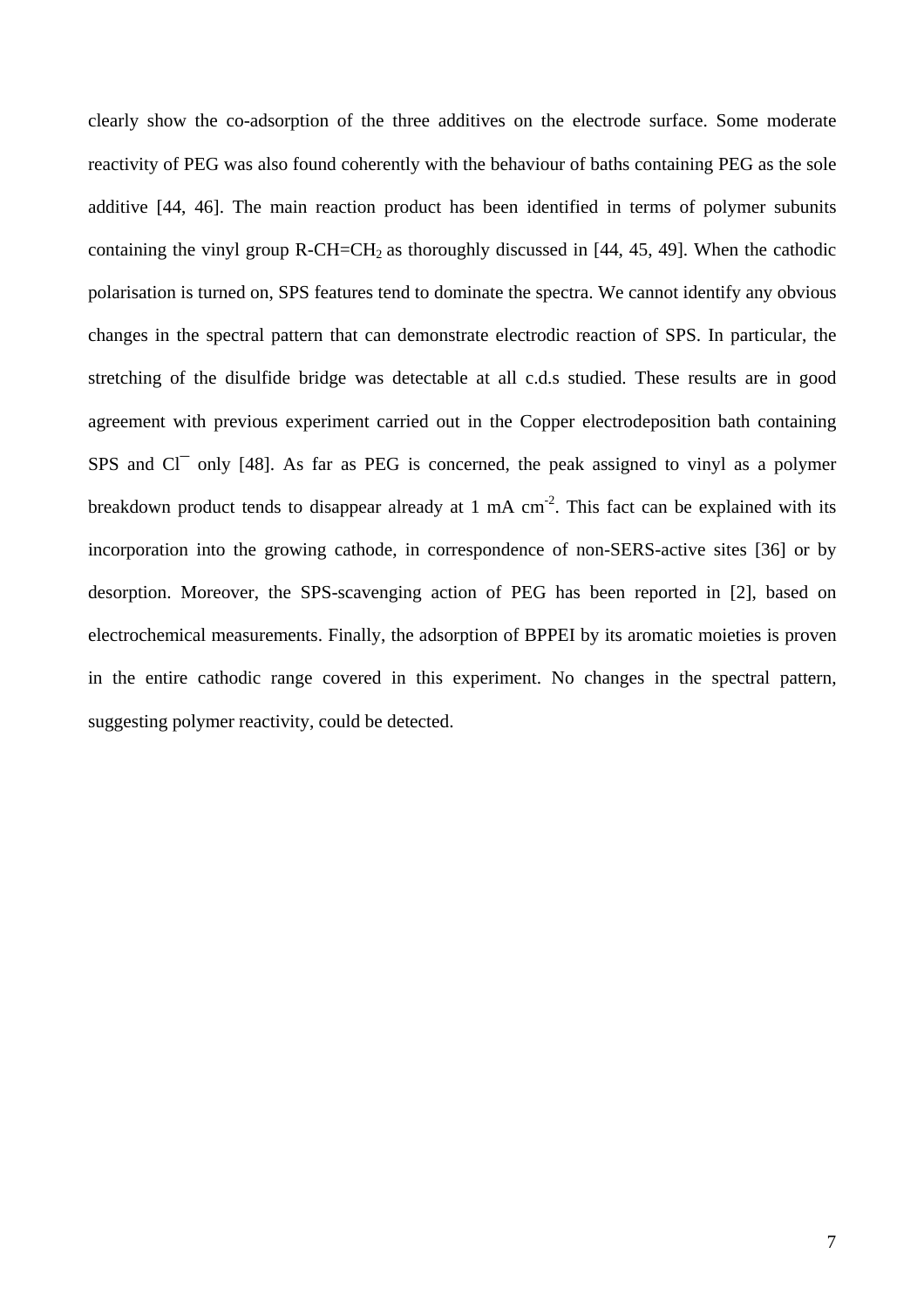## 4 SCANNING ELECTRON MICROSCOPY

In Figures 5 and 6 we show in-plane SEM micrographs of thick (thickness in excess of 30 µm) Cu layers deposited galvanostatically at  $2 \text{ mA cm}^2$  from the following deposition baths:

i)  $CuSO<sub>4</sub>·5H<sub>2</sub>O$  20mM,  $H<sub>2</sub>SO<sub>4</sub> 0.5M$ , NaCl 50ppm, PEG MW 1500, 300 ppm, SPS 6 ppm and 3-Diethylamino-7-(4-dimethylaminophenylazo)-5-phenylphenazinium chloride (Janus Green B, JGB) 1 mg  $L^{-1}$ ;

ii)  $CuSO_4·5H_2O$  20mM,  $H_2SO_4$  0.5M, NaCl 50ppm, PEG MW 1500, 300 ppm, SPS 6 ppm and BPPEI  $10 \text{ mg } L^{-1}$ .

The former bath, containing a leveller widely studied in the literature [2, 38, 50], is commonly regarded as the benchmark for the evaluation of the grain refining power of innovative levellers. In the presence of JGB, a compact, grainy layer is obtained (Figure 5). Primary crystallites, deriving from nucleation events, seem to split during growth into sub-grain domains. Overall, JGB at this c.d. exhibits a slight grain-refining activity (average grain dimension ca. 1-3.5 µm). BPPEI, instead, shows a remarkable grain-refining effect. In the presence of the polymer, a continuous layer is obtained. Pictures taken at high magnification (3000X and 6000X) reveal the formation of elongated crystallites, of submicron dimensions (Figure 6).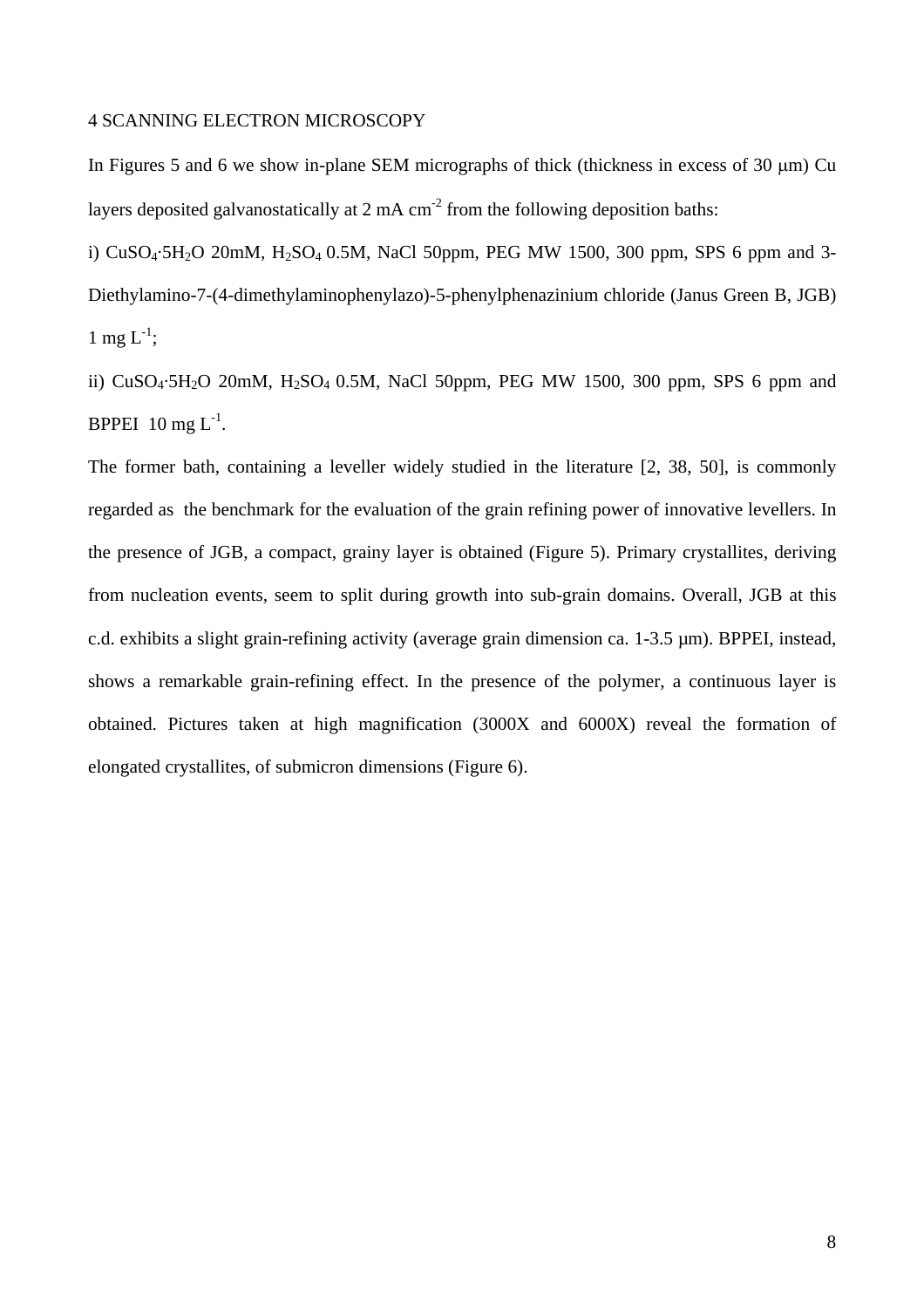## 5 CONCLUSIONS

The synergistic behavior of PEG, SPS and BPPEI during galvanostatic copper electrodeposition can be summarized as follows:

- i) at open-circuit, accelerator, suppressor and leveller co-adsorb on the copper cathode.
- ii) when the cathodic polarization is applied, the relative surface coverage between SPS and PEG increases with the polarization; BPPEI-related bands are present in the entire process window and look better defined at higher c.d.;
- iii) the joint action of the organic additives yields a continuous deposit. Compared to the benchmark leveller JGB, BPPEI allowed the formation of crystallites of submicron dimensions.

To the best of the authors' knowledge, the simultaneous action of all the types of additives used for the electrodeposition of Cu interconnects during a galvanostatic process mimicking a state– of-art manufacturing process has been clarified at a molecular level for the first time in this research.

#### Acknowledgements

Highly qualified and continuous technical assistance with electrochemical experiments and SEM are kindly acknowledged to Francesco Bogani and Donato Cannoletta (Dipartimento di Ingegneria dell'Innovazione, Università di Lecce, Italy), respectively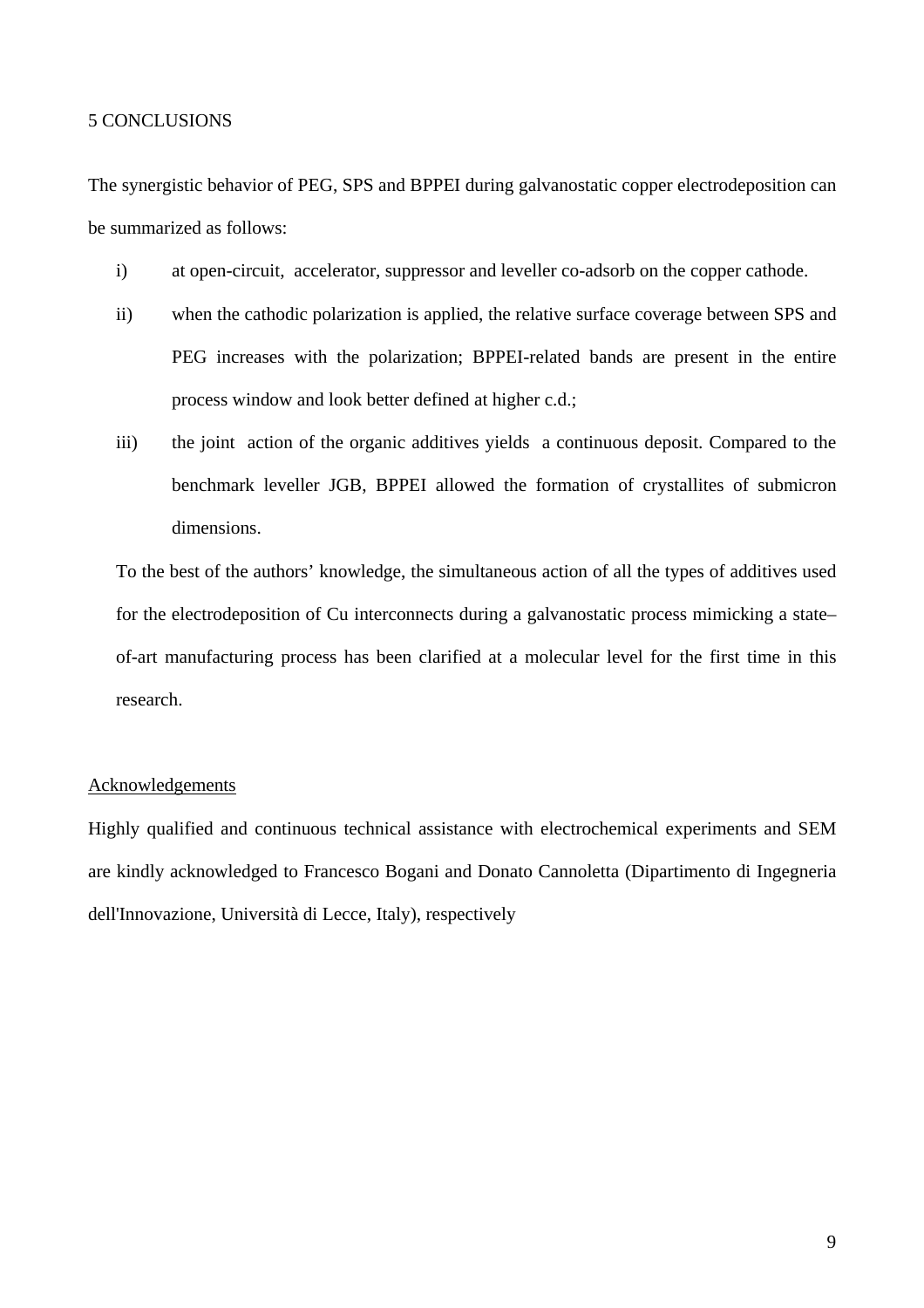#### REFERENCES

- [1] J. Reid, C.Gack, and J. Hearne, Electrochem. Solid-State Lett., 6 (2) C26-C29 (2003)
- [2] P. Taephaisitphongse, A. West, Journal of The Electrochemical Society, 148, (7) C492-C497 (2001)
- [3] J. Kelly, C. Tian, A. West, Journal of The Electrochemical Society, 146, (7) 2540-2545 (1999)
- [4] J. Kelly, A. West, Journal of The Electrochemical Society, 2, (11) 561-563 (1999)
- [5] T.P. Moffat, J.E. Bonevich, W.H. Huber, A. Stanishevsky, D. R. Kelly, G.R. Stafford, D. Jossel, Journal of The Electrochemical Society, 147, (12) 4524-4535 (2000)
- [6] M. Yokoi, S. Konishi, T. Hayashi, Denki Kagaku (English edition) 52 (1984) 218
- [7] K. R. Hebert, S. Adhikari, J. E. Houser, J. Electrochem. Soc. (2005) Volume 152, Issue 5, pp. C324-C329
- [8] J.P. Healy, D. Pletcher, M. Goodenough, J. Electroanal. Chem. 338 (1992) 155-165
- [9] D.Stoychev, C. Tsvetanov, Journal of applied electrochemistry, 26 (1996) 741-749
- [10] J.J. Kelly, A.C. West, J. Electrochem. Soc. 145 (1998) 3472
- [11] J.J. Kelly, A.C. West, J. Electrochem. Soc. 145 (1998) 3477
- [12] Y. Cao, P. Taephaisitphongse, R. Chalupa, A.C. West, J. Electrochem. Soc. 148 (2001) 466.
- [13] J.J. Kelly, A.C. West, Electrochemical and Solid-State Letters 2 (1999) 561
- [14] K. Kondo, K. Hayashi, Z. Tanaka, N. Yamakawa. In: "Electrochemiocal Processing in ULSI
- Fabrication III", P.C. Andricacos, J.L. Stickney, P.C. Searson, C. Reidsema-Simson, G.M. Oleszek ed., ECS Proc. Vol. 2000-8, p. 76
- [15] J. Horkans, J.O. Dukovic. In: "Electrochemiocal Processing in ULSI Fabrication III", P.C.
- Andricacos, J.L. Stickney, P.C. Searson, C. Reidsema-Simson, G.M. Oleszek ed., ECS Proc. Vol. 2000-8, p. 103
- [16] J. Reid, S. Mayer, E. Broadbent, E. Klawuhn, K. Ashtiani, Solid State Techol. 43 (2000) 86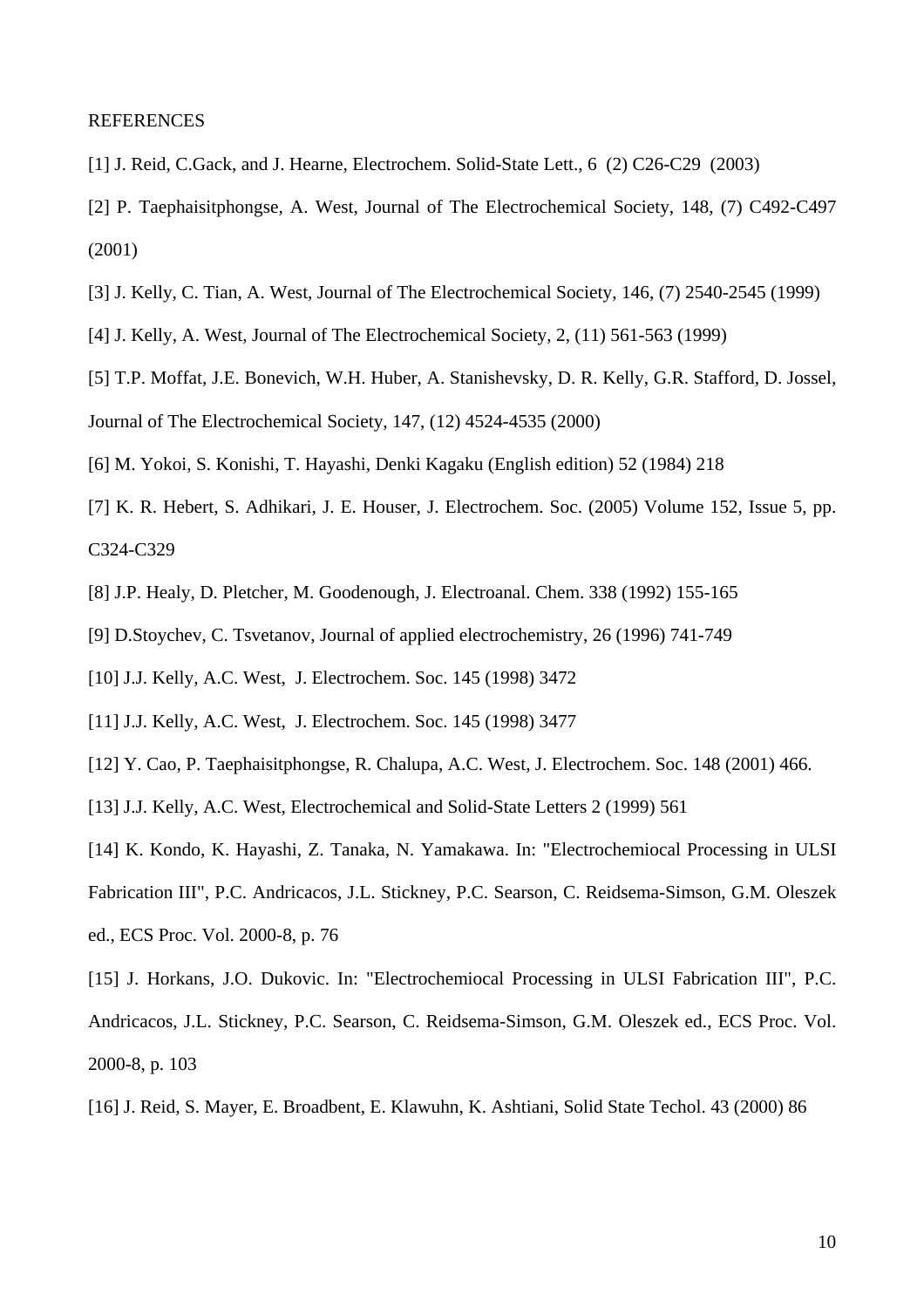[17] S. Miura, K. Oyamada, S. Watanabe, M. Sugimoto, H. Kouzai, H. Honma. In: "Copper Interconnects, New Contact Metallurgies, Structures, and Low-k Interlevel Dielectrics", G.S. Mathad ed., ECS Proc. Vol. 2002-22, p. 22

- [18] T.P. Moffat, D. Wheeler, C. Witt, D. Josell. Electrochem, Solid-State Lett. 5 (2002) C110
- [19] A. Radisic, A.C. West, P.C. Searson, J. Electrochem. Soc. 149 (2002) C94
- [20] M. Tan, J. Hutchins, J.N. Harb. In: "Copper Interconnects, New Contact Metallurgies, Structures, and Low-k Interlevel Dielectrics", G.S. Mathad ed., ECS Proc. Vol. 2002-22, p. 15
- [21] W.-P. Dow, H.-S. Huang, Z. Lin, Electrochem. Solid-State Lett. 6 (2003) C134
- [22] A. Frank, A.J. Bard, J. Electrochem. Soc. 150 (2003) C244
- [23] M. Kang, A.A. Gewirth, J. Electrochem. Soc. 150 (2003) C426
- [24] J.J. Kim, S.-K. Kim, Y.S. Kim, J. Electroanal. Chem. 542 (2003) 61
- [25] K. Kondo, N. Yamakawa, Z. Tanaka, K. Hayashi, J. Electroanal. Chem. 559 (2003) 137
- [26] S. Miura, H. Honma, Surf. and Coat. Technol. 169-170 (2003) 91
- [27] T.P. Moffat, B. Baker, D. Wheeler, D. Josell, Electrochem. Solid-State Lett. 6 (2003) C59
- [28] M. Tan, J.N. Harb, J. Electrochem. Soc. 150 (2003) C420
- [29] K. Kondo, T. Matsumoto, K. Watanabe, J. Electrochem. Soc. 151 (2004) C250
- [30] T.P. Moffat, D. Wheeler, D. Josell, J. Electrochem. Soc. 151 (2004) C262
- [31] J. Reid and J. Zhou, 209<sup>th</sup> ECS Meeting, May 7-May 12, 2006, Denver, Colorado
- [32] A. Fanigliulo, B. Bozzini, J. Electroanal. Chem. 530 (2002) 53
- [33] A. Fanigliulo, B. Bozzini, Electrochim. Acta 47 (2002) 4511
- [34] B. Bozzini, A. Fanigliulo, Trans. IMF 80 (2002) 25
- [35] B. Bozzini, L. D'Urzo, G. Giovannelli, C. Mele, V. Romanello, 207<sup>th</sup> ECS Meeting, May 14-
- May 20, 2005, Quebec City, Canada
- [36] B. Bozzini, B. Busson, G.P. De Gaudenzi, L. D'Urzo, G. Giovannelli, C. Mele, C. Six, F.
- Vidal, A. Tadjeddine 207<sup>th</sup> ECS Meeting, May 14-May 20, 2005, Ouebec City, Canada
- [37] B. Bozzini, L. D'Urzo, C. Mele, Electrochimica Acta 52 (2007) 4767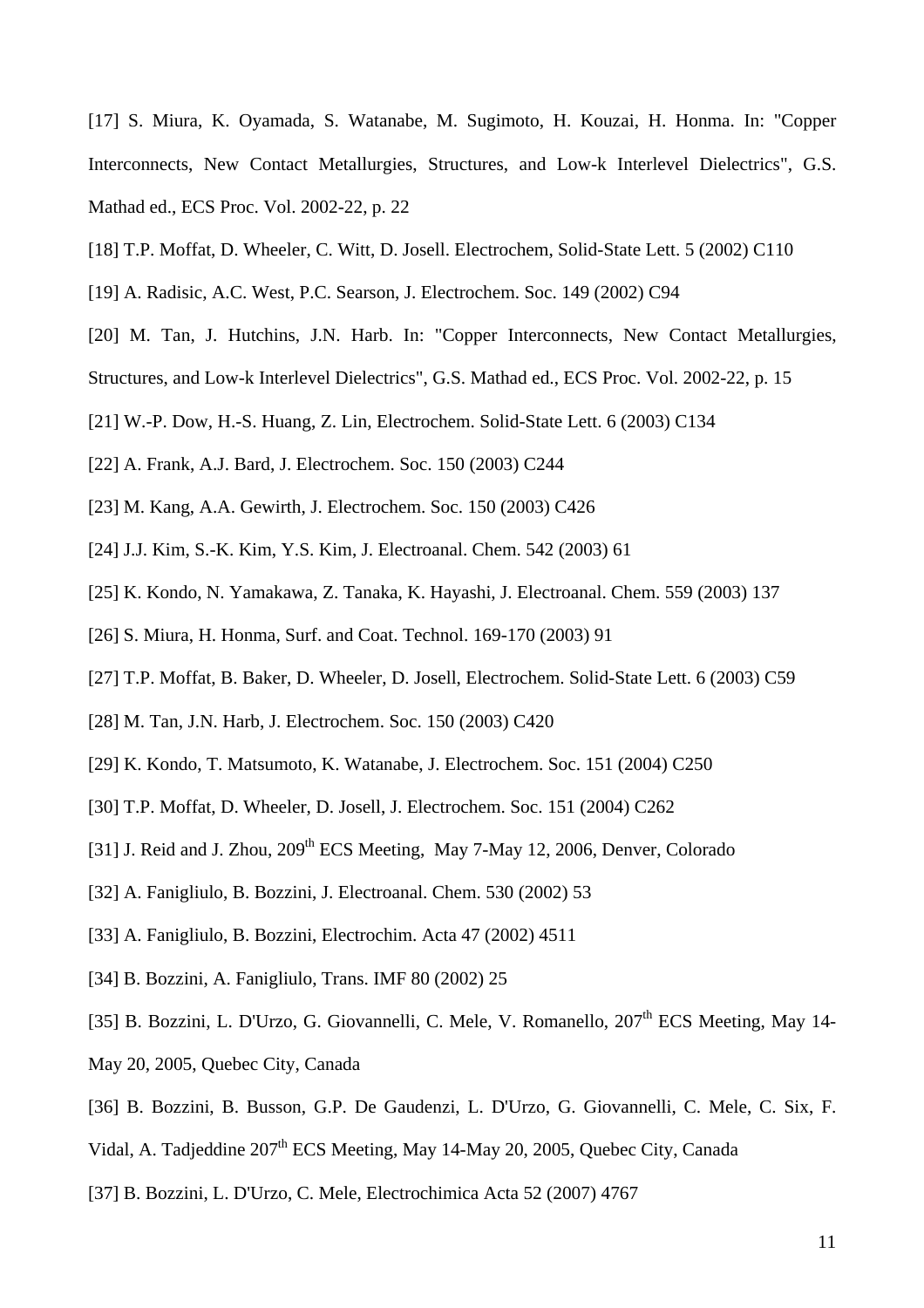- [38] B. Bozzini, C. Mele, L. D'Urzo, V. Romanello, G. Giovannelli, Trans. IMF 84 (2006) 177-187
- [39]G. A. Hope, R. Woods , J. Electrochem. Soc., Volume 151, Issue 9, pp. C550-C553 (2004)
- [40] Z. D. Schultz, Z. V. Feng, M. E. Biggin, A. A. Gewirth., Electrochem. Soc., Volume 153, Issue 2, pp. C97-C107 (2006)
- [41] J. P. Healy, D. Pletcher, and M. Goodenough, *J. Electroanal. Chem.*, **338**, 167, (1992). *J. Electroanal. Chem.*, **338**, 179, (1992)
- [42] G. Banerjee, J. So, B. Mikkola, Solid State Technology*,* November, 2001
- [43] N.B. Colthup, L.H. Daly, S.E. Wiberley. "Introduction to Infrared and Raman Spectroscopy" Academic Press, Boston (1990)
- [44] B. Bozzini, L. D'Urzo, G. Giovannelli, C. Mele, Trans. IMF 82 (2004) 118
- [45] B. Bozzini, C. Mele, L. D'Urzo, J. Appl. Electrochem 36 (2006) 789-800
- [46] K. Nakamoto. "Infrared and Raman Spectra of Inorganic and Coordination Compounds." J.
- Wiley & Sons, N.Y. (1997) Part B, pp. 187-90
- [47] B. Bozzini, L. D'Urzo, C. Mele, V. Romanello, Trans. IMF 84 (2006) 83-93
- [48] B. Bozzini, L. D'Urzo, C. Mele, V. Romanello, Journal of Electrochemical Society; 2006, Volume 153, pp. C254
- [49] B. Bozzini, L. D'Urzo, C. Mele, V. Romanello, J Mater Sci: Mater Electron 17 (2006) 915– 923
- [50] B. Bozzini, C. Mele, L. D'Urzo, V. Romanello, Journal of Applied Electrochemistry 36 (2006) 973–981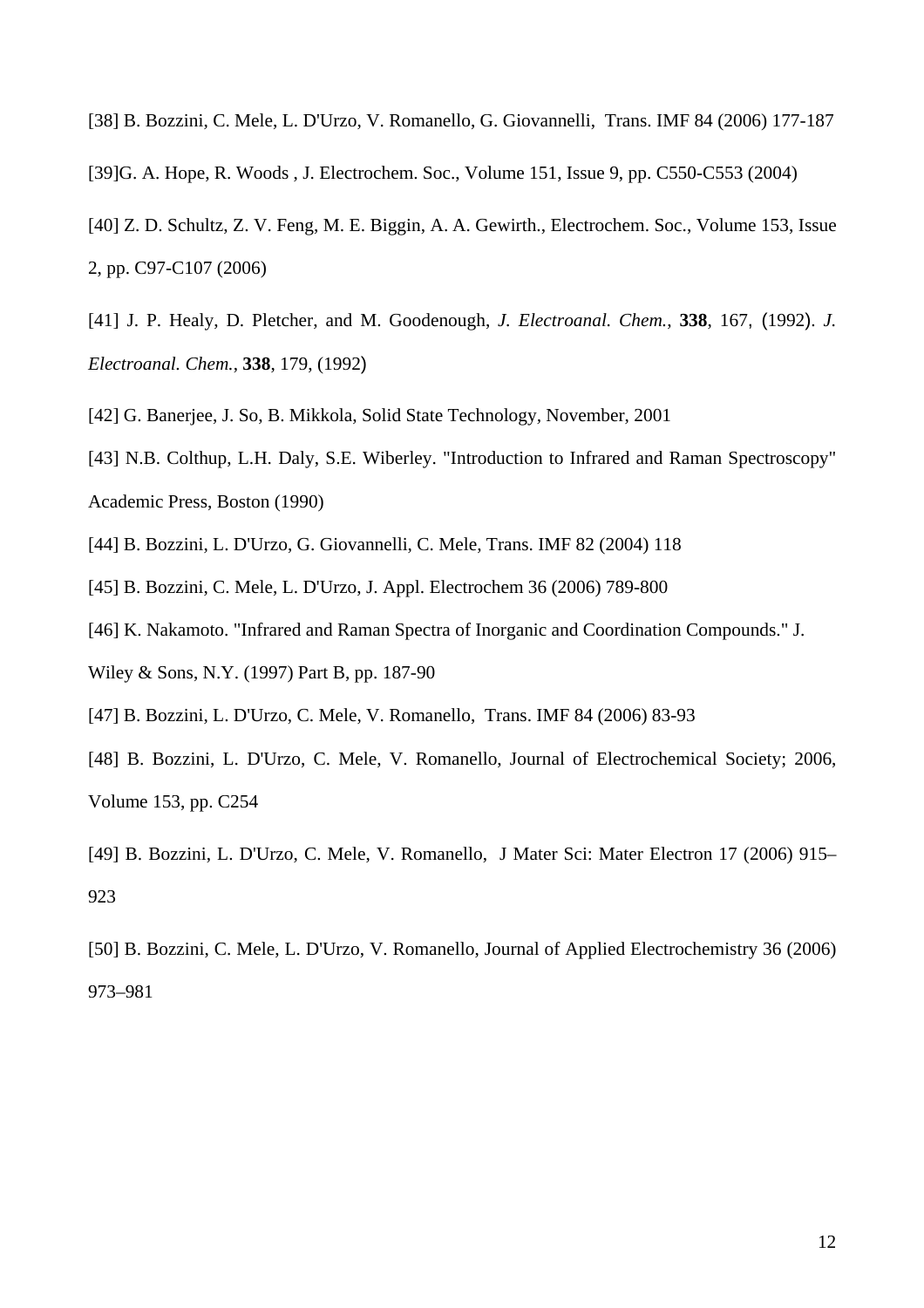| <b>OC</b>                                  | 1<br>$mA$ cm <sup>-2</sup>     | $mA$ cm <sup>-2</sup> | 5<br>mA cm <sup>-2</sup> | 6<br>$mA$ cm <sup>-2</sup> | 10<br>$mA$ cm <sup>-2</sup> | <b>Assignment</b>                                      |
|--------------------------------------------|--------------------------------|-----------------------|--------------------------|----------------------------|-----------------------------|--------------------------------------------------------|
| $-$                                        | $425$ cm <sup>-1</sup> , weak  |                       |                          |                            |                             | C-S bending                                            |
| $-$                                        | 530 cm-1, weak                 |                       |                          |                            |                             | S-S stretching                                         |
| $630 \text{ cm}^{-1}$ , medium-strong      |                                |                       |                          |                            |                             | C-S stretching and $SO_4$ <sup>=</sup><br>bending band |
| 695/735/798 $cm^{-1}$ , medium-strong      |                                |                       |                          |                            |                             | SCH <sub>2</sub> rocking                               |
|                                            |                                | aromatic CH wag       |                          |                            |                             |                                                        |
|                                            |                                |                       |                          |                            | 960 cm $^{-1}$ , weak       | out of plate C-H wagging [43]                          |
| $1005$ cm <sup>-1</sup> , strong           |                                |                       |                          |                            |                             | Ring stretching mode                                   |
| $1040 \text{ cm}^{-1}$                     |                                |                       |                          |                            |                             | $SO_3^-$ symmetric stretching                          |
| 1220/1270 $cm^{-1}$ , weak to very weak    |                                |                       |                          |                            |                             | $CH2$ wagging and twisting                             |
| $1340 \text{ cm}^{-1}$ , medium            |                                |                       |                          |                            |                             | Ph-N stretching for quaternary<br>ammonium             |
| $1420 \text{ cm}^{-1}$ , weak to very weak |                                |                       |                          |                            |                             | $CH2$ scissoring                                       |
| $1460 \text{ cm}^{-1}$ , medium            |                                |                       |                          |                            |                             | semicircle stretching mixed with a<br>C-H bending      |
| $1600 \text{ cm}^{-1}$ , medium            |                                |                       |                          |                            |                             | Ring stretching for dimethyl<br>aniline                |
| 2925/2970 cm <sup>-1</sup> , strong        |                                |                       |                          |                            |                             | $CH2$ asymmetric stretching                            |
|                                            | $3070$ cm <sup>-1</sup> , weak |                       |                          |                            |                             | Vinyl CH <sub>2</sub> stretching                       |

TABLE 1 Position, assignment and intensity of PEG, SPS and BPPEI bands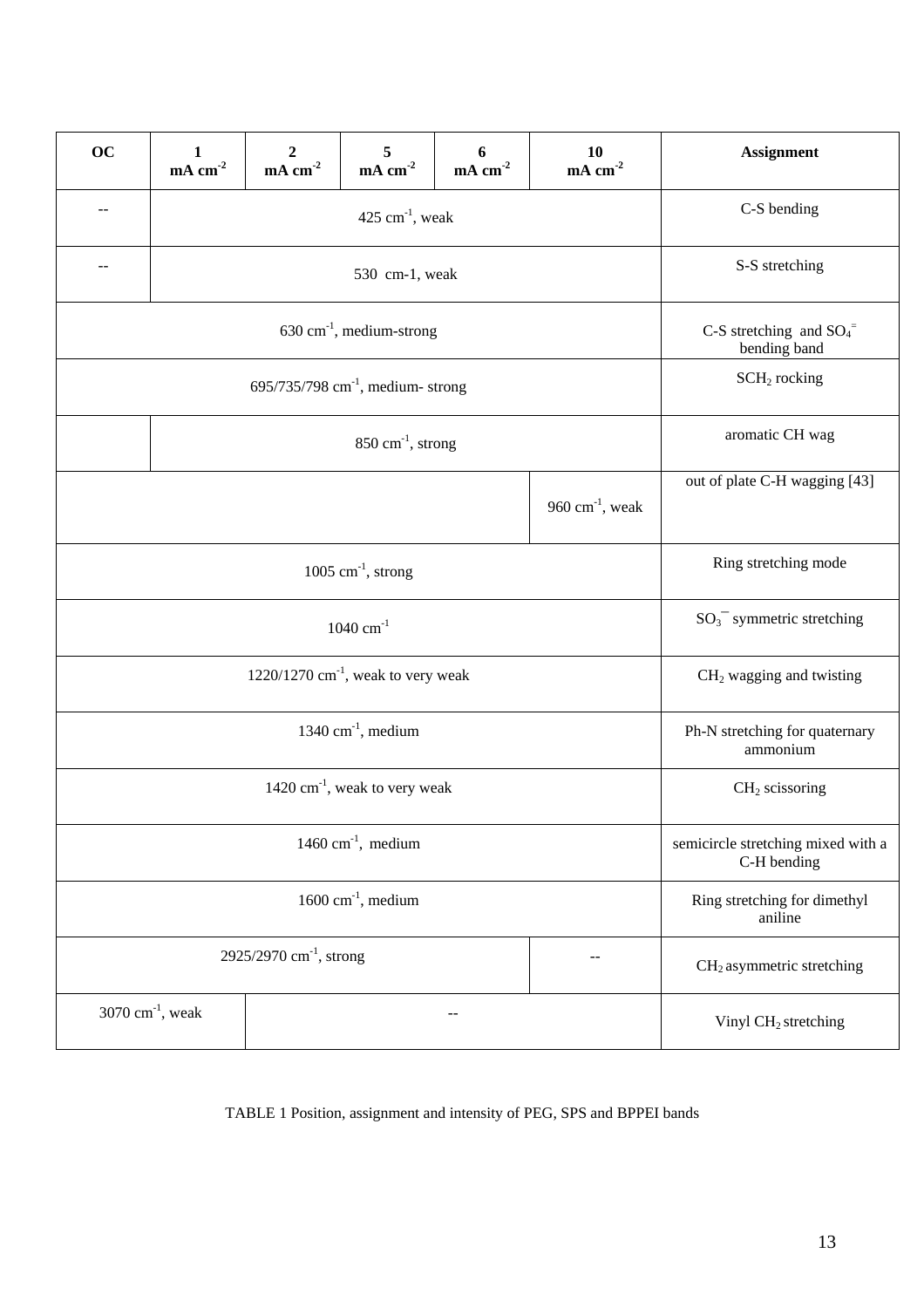

Figure 1 - In situ SERS spectra recorded at OC from a bath, containing 50 ppm Cl<sup>-</sup>, 300 ppm PEG, 6 ppm SPS, and 1 mg L-1 BPPEI.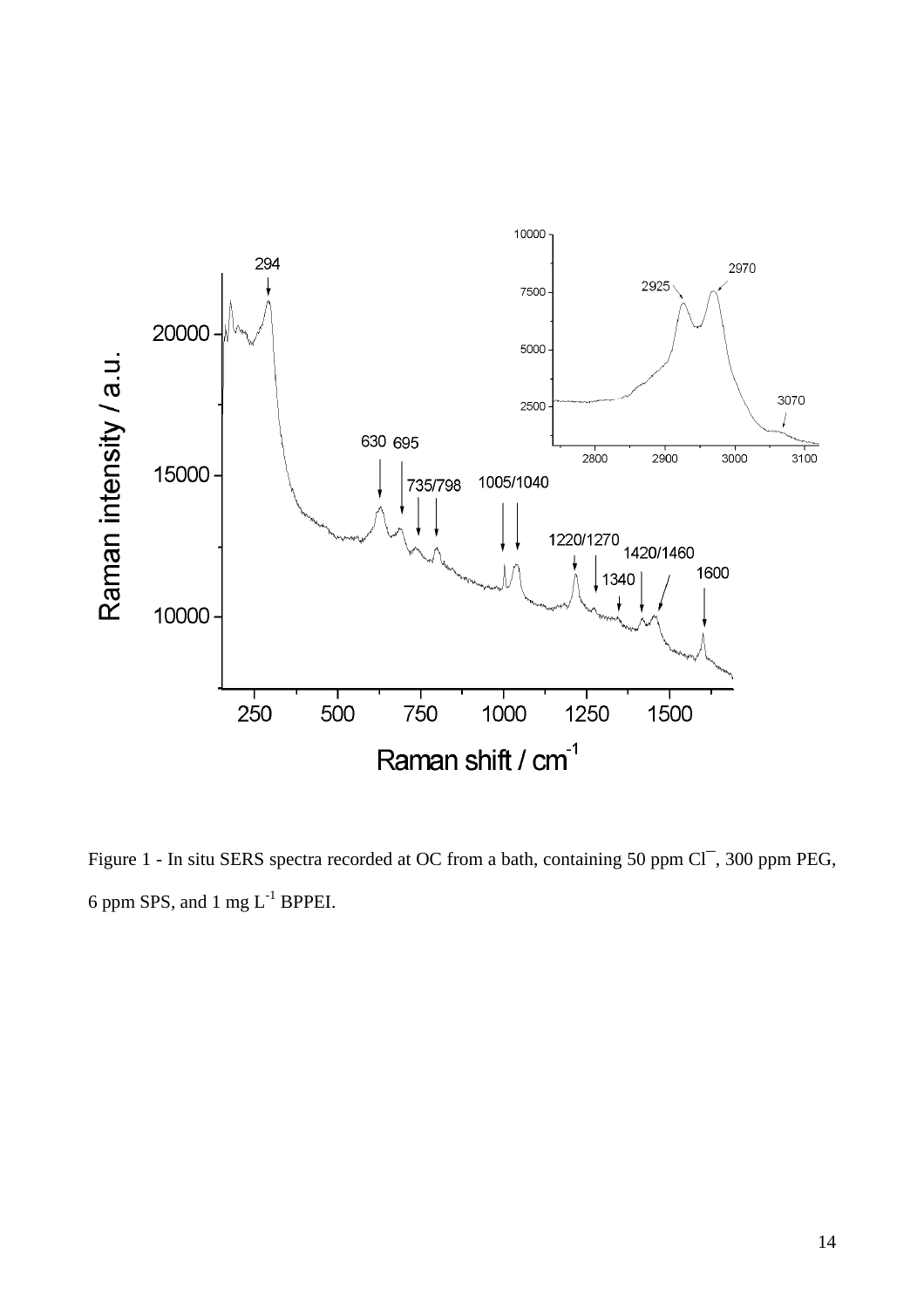

Figure 2 - In situ SERS spectra recorded from a bath, containing 50 ppm Cl<sup>-</sup>, 300 ppm PEG, 6 ppm SPS, and  $1 \text{ mg } L^{-1}$  BPPEI at the indicated current densities.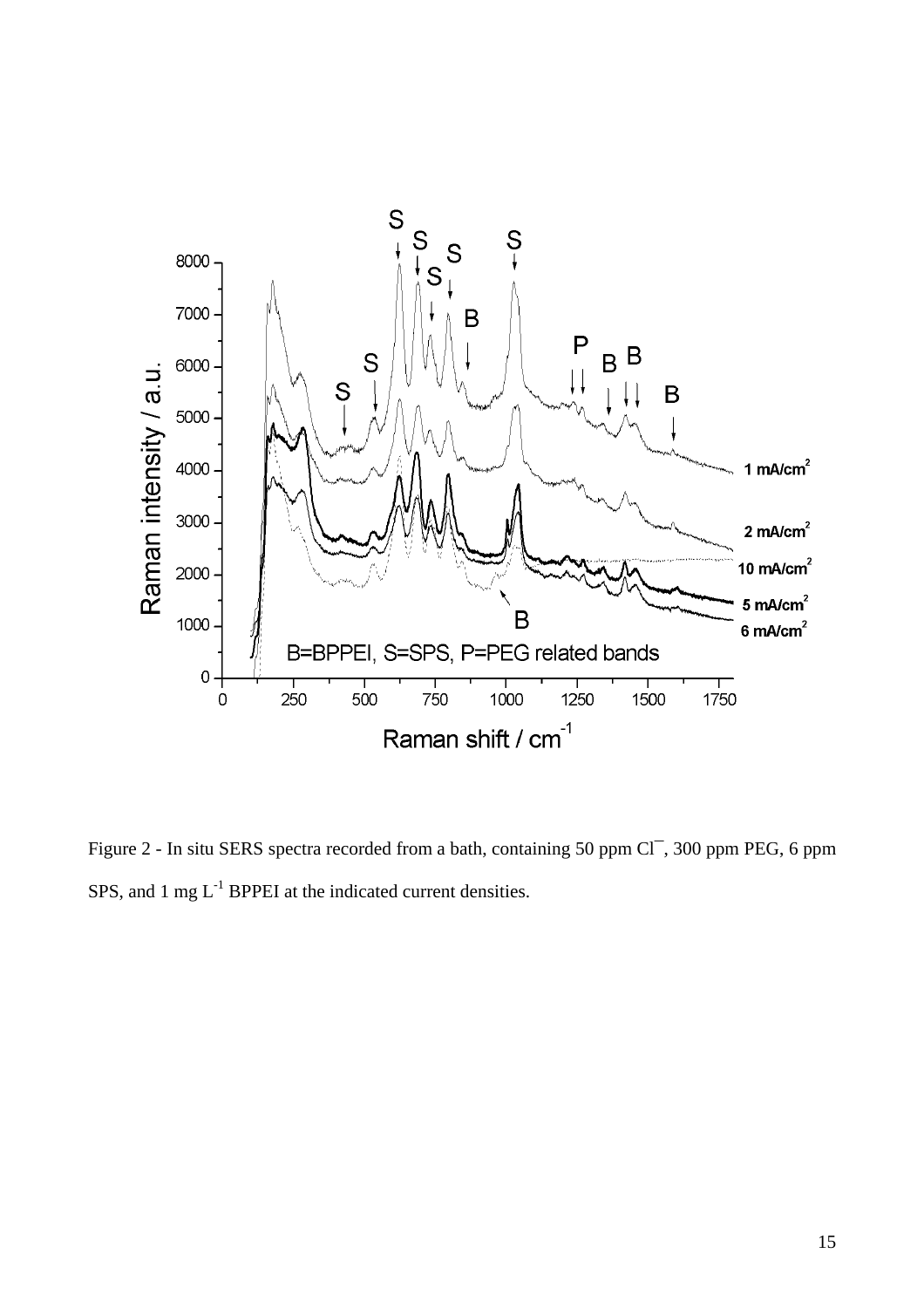

Figure 3 - In situ SERS spectra (range  $900 \div 1250$  cm<sup>-1</sup>) recorded from a bath containing 50 ppm Cl<sup>-</sup>, 300 ppm PEG, 6 ppm SPS, and 1 mg  $L^{-1}$  BPPEI at the indicated current densities.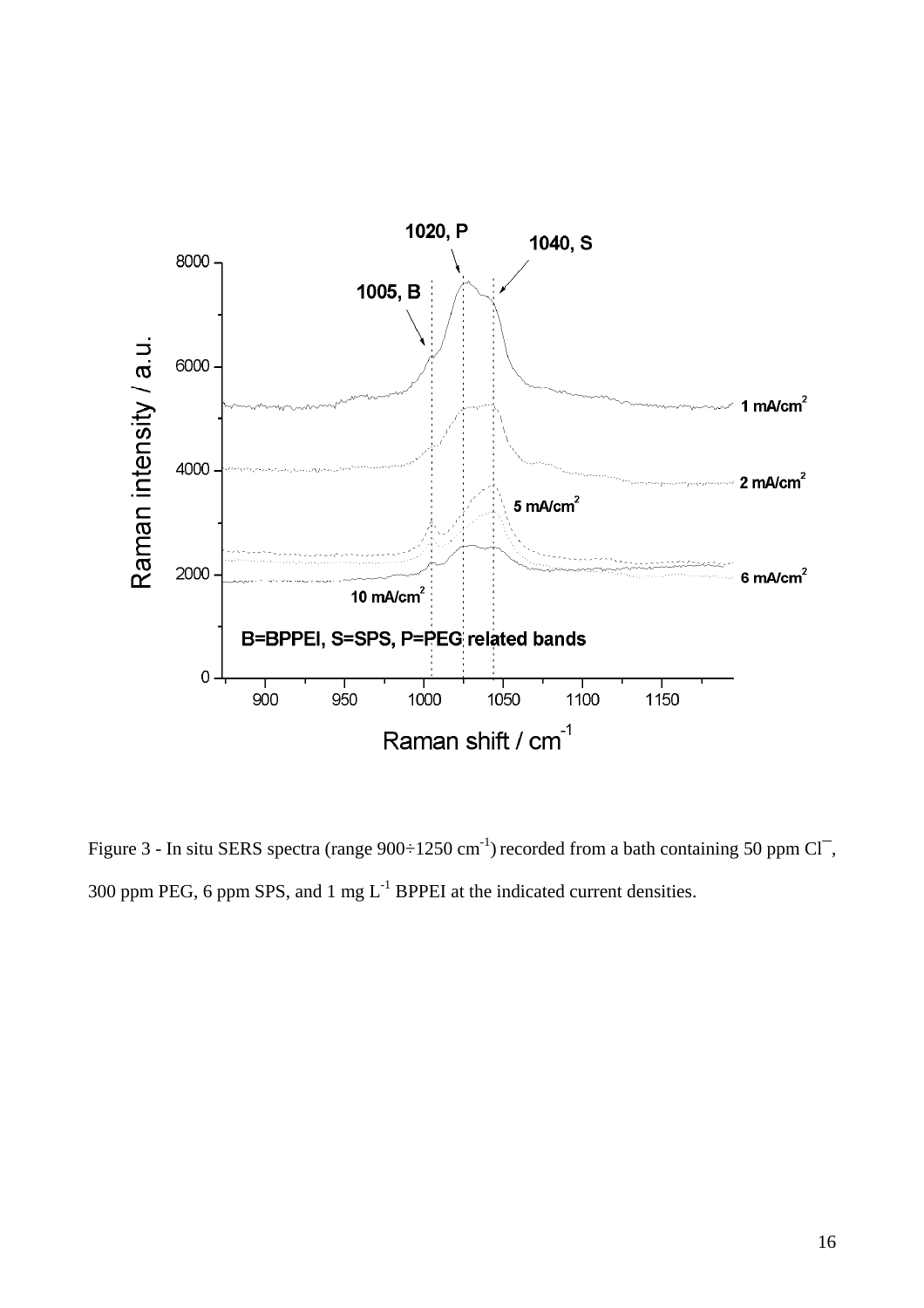

Figure 4 - In situ SERS spectra (range  $2700\div 3200$  cm<sup>-1</sup>) recorded from a bath containing 50 ppm  $Cl^-$ , 300 ppm PEG, 6 ppm SPS, and 1 mg  $L^{-1}$  BPPEI at the indicated current densities.